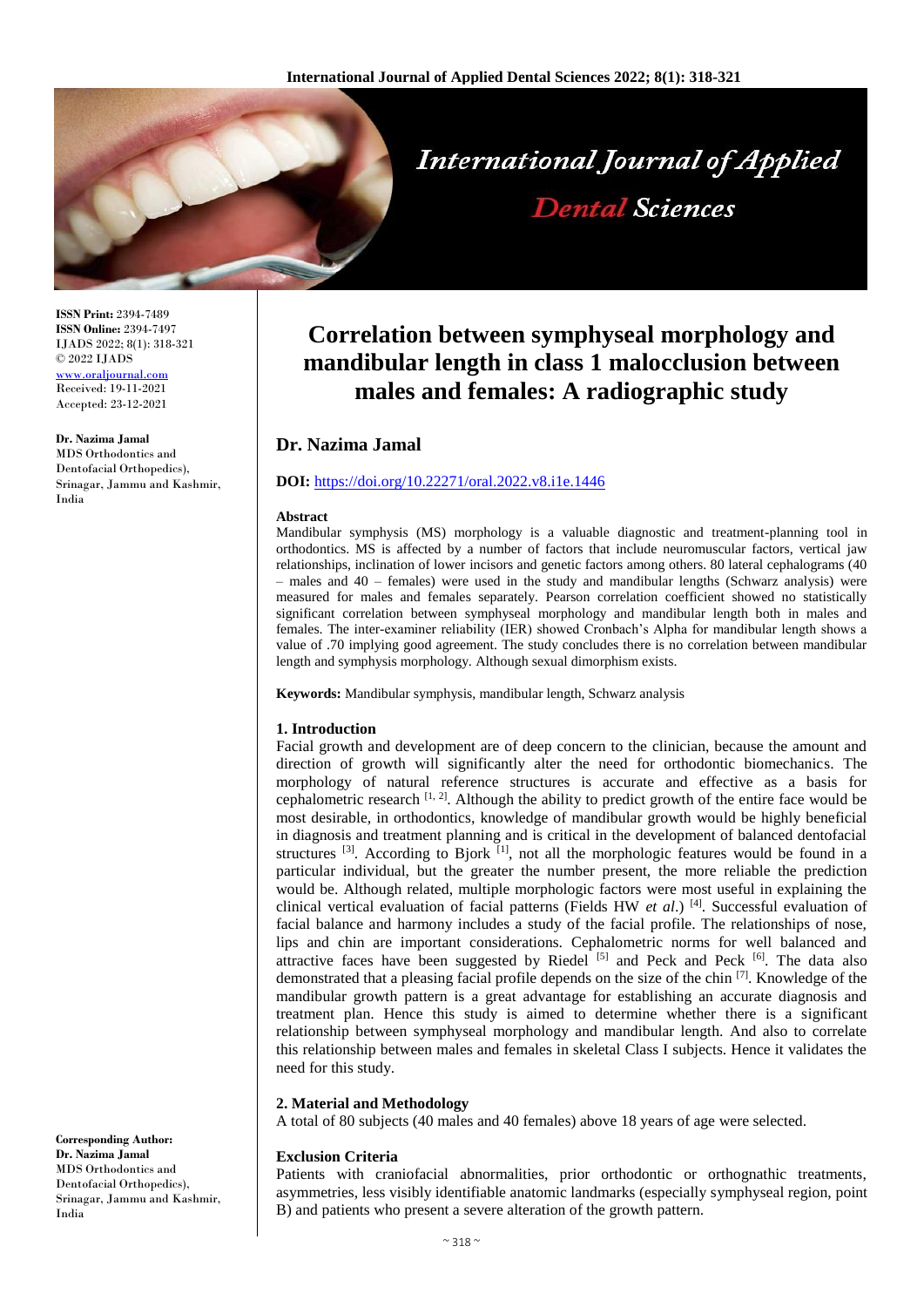#### **2.1 Material used for the study**

- Lateral cephalograms
- KODAK 8000C digital panoramic and cephalometric system
- 0.3mm graphite pencil
- 0.7mm acetate sheet of 8x10" size
- The films for panoramic radiographs & lateral cephalograms were of size 8x10'' and the magnification was around 1.3x. The software used for this was Kodak software.

| Radiograph          | <b>KVP</b> | mA | <b>Exposure Time in SEC</b> |
|---------------------|------------|----|-----------------------------|
| Lateral Cephalogram |            |    |                             |

### **2.2 Methodology**

A total of 80 adult patients presenting with class I malocclusion above 18 years of age were selected and grouped into 40 males and 40 females. Pre-treatment cephalograms were obtained and traced. The cephalograms were taken in maximum intercuspation position and with natural head position. Measurements were made manually by a single person and repeated by the same person within 6 hours to assess intraobserver error. To assess interobserver error, all measurements was repeated by a second observer in a single day.

**2.3 Skeletal and Dentoalveolar cephalometric landmarks:** Point B (B): The most posterior point of the anterior outline of the chin.

Pogonion (Pg): The most anterior point of the mandibular symphysis

Menton (Me): The most inferior point of the mandibular symphysis

Nasion (Na): The most anterior point of the frontonasal suture Gonion (Go): The midpoint of the mandibular angle between the mandibular ramus and corpus.

Nasion-point B (N-B line): Line joining N (Nasion) and point B

Sella (S): centre of sella turcica.

Anterior carnial base: line joining S-Na.

Mandibular plane (Go- Me): Line joining Menton with Gonion

Extent of mandibular length (Go-tangent to pog): ideally anterior cranial base length +3mm.

SNA: angle between SN line and N-pt. A line.

SNB: angle between SN line and N-pt.B line.

ANB angle: difference between SNA and SNB.

Steiner analysis [8] was used to determine the skeletal relationship in patients. ANB angle was determined and it should be within the range of  $2^{\circ} \pm 2^{\circ}$ . Aki analysis <sup>[9]</sup> was used to determine symphyseal morphology in terms of symphyseal ratio (height/width) and symphyseal angle (the intersection of the point B- menton line and the mandibular plane). To assess mandibular length Schwarz analysis [10] was used measured along the mandibular tangent (Go-Pog). The average "oughtto-be" length of the mandibular body is the same as the distance from Nasion to Sella (anterior cranial base), plus 3 mm.



**Fig 1:** Cephalometric tracing showing land marks

## **3. Statistical Analysis**

Intraclass correlation coefficient will be estimated for different parameters on cephalogram including symphyseal morphology and mandibular length. Cronbach's Alpha will be used to calculate intraexaminer & interexaminer reliability. Pearson correlation coefficeint will be used to compare the mean values of parameters based morphology of symphysis. Level of significance (P-value) will be set at *P<* 0.001.

### **4. Results**

Descriptive statistics shows mean, standard deviation and the standard error of mean for all the parameters.

**Table 1:** Descriptive statistics of the data set

|                     |                  |    |          |      | Groups N Mean Std. Deviation Std. Error Mean |
|---------------------|------------------|----|----------|------|----------------------------------------------|
| Symphyseal          | Females 40       |    | 1.29     | 0.17 | 0.03                                         |
| ratio               | Males            | 40 | 1.44     | 0.15 | 0.02                                         |
| Symphyseal<br>angle | Females 40 78.38 |    |          | 7.17 | 1.13                                         |
|                     | Males            |    | 40 80.45 | 4.79 | 0.76                                         |
|                     | Males            |    | 40 0.66  | 0.06 | 0.01                                         |
| Mandibular          | Females 40 72.23 |    |          | 4.14 | 0.65                                         |
| length              | Males            |    | 40 77.40 | 4.53 | 0.72                                         |

The examiner was calibrated with a trained orthodontist on 40 female subjects and 40 male subjects. Symphyseal ratio,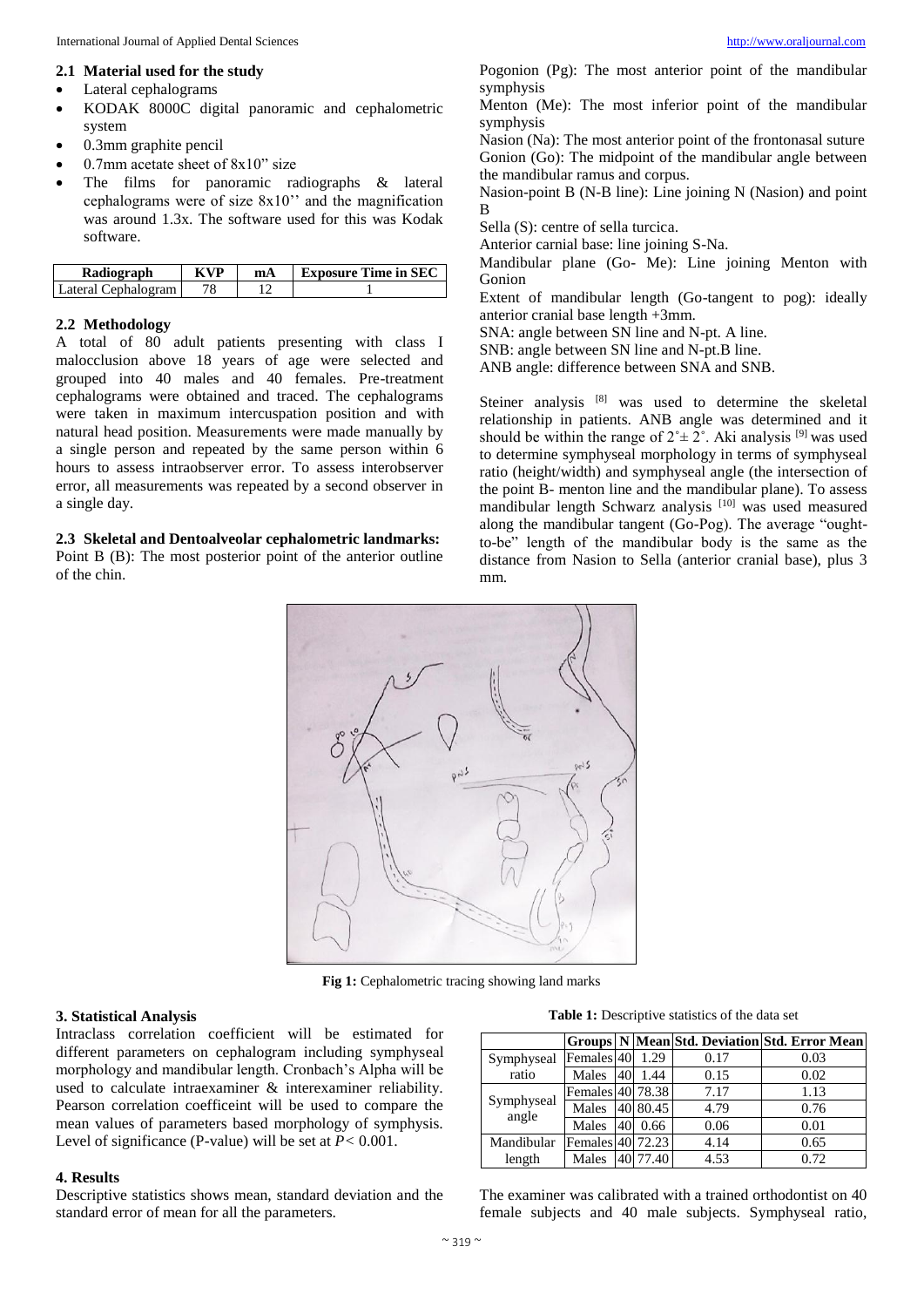symphyseal angle, and mandibular length were assessed by both observers on the same day. Cronbach's Alpha value was measured for all the parameters.

**Table 2:** Interexaminer reliability between groups

| Parameter         | Males | <b>Females</b> |
|-------------------|-------|----------------|
| Symphyseal ratio  | 0.899 | 0.897          |
| Symphyseal angle  | 0.894 | 0.889          |
| Mandibular length | 0.779 | 0.789          |

The inter examiner reliability show excellent agreement for symphyseal ratio and symphyseal angle while as it shows only good agreement for mandibular length. The difference is statistically insignificant.

The Pearson correlation coefficient shows no statistically significant association between symphyseal mandibular morphology and the mandibular length.  $(p= 0.038$  (ratio),  $0.002$  (angle) for females and  $p=0.003$  for males).



**Graph 1:** Association between symphyseal mandibular morphology and the mandibular length. (Females)



**Graph 2:** Association between symphyseal mandibular morphology and the mandibular length (Males)

# **5. Discussion**

A correct diagnosis should take into account both the soft and hard tissues that surround the dentition, given that the value of any cephalometric evaluation or measurement depends ultimately on the occlusal and esthetic criteria of the orthodontist<sup>[11]</sup>. There is a definite relationship between facial biotype and symphyseal morphology. Studies suggested that symphysis morphology may be used to predict the direction of mandibular growth. On a qualitative basis, there is an association of a thick symphysis with an anterior growth

direction. Mandibular symphysis morphology is affected by several factors which include genetic and racial factors. In addition to these inherent factors MS is affected by vertical jaw relationships, inclination of lower incisors and anteroposterior jaw discrepancies  $[12]$ . The symphysis may be affected by anteroposterior skeletal classification. Class I skeletal pattern has normal relationship of the maxilla (SNA) to the mandible position (SNB) measured by ANB angle. Class II skeletal pattern has backward position of mandible (large ANB value) and Class III has advanced position of the